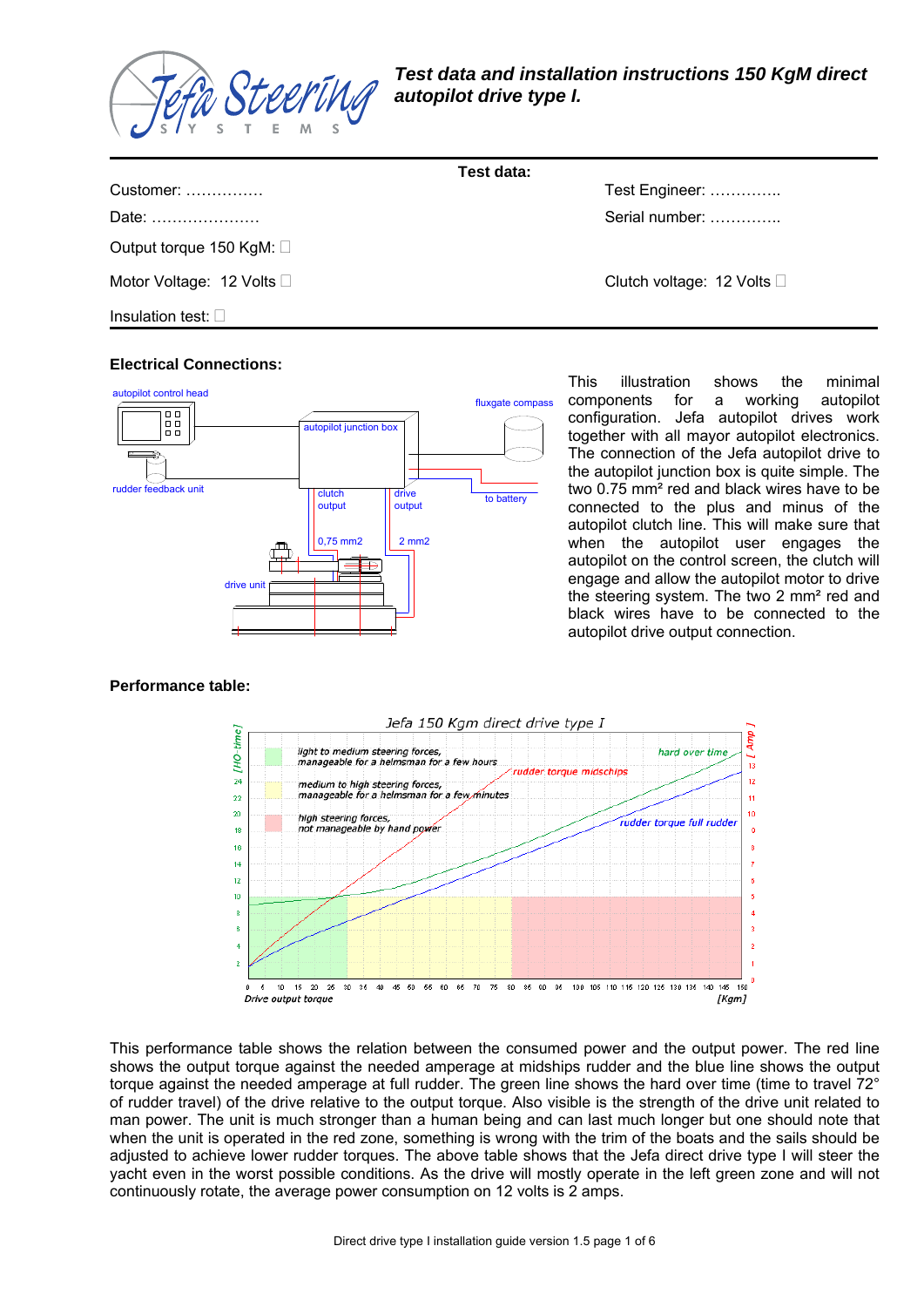### **Compatibility in 12 Volts:**

Following table shows the maximum rudder torques at midships and full rudder that can be generated by the Jefa 150 Kgm direct drive type 1 in combination with various autopilot junction boxes. The hard over time (HOtime) states the time it takes the drive to travel the full 72 degrees of rudder travel when the speed control of the pilot is set to maximum speed.

| Autopilot junction box 12 Volt<br>version. | Max. output (Amp.)                                                                                      | Rudder torque midships (KgM) | Rudder torque full rudder<br>(KgM) |
|--------------------------------------------|---------------------------------------------------------------------------------------------------------|------------------------------|------------------------------------|
| Simrad AC12                                | 12                                                                                                      | 90                           | 140                                |
| Simrad AC20                                | 20                                                                                                      | 90                           | 150                                |
| Simrad AC40                                | fully functional, but smaller autopilot is advisable (money can be saved by choosing smaller autopilot) |                              |                                    |
| B&G h1000 (*1)                             | 25                                                                                                      | 90                           | 150                                |
| B&G h2000 ACP-1                            | 25                                                                                                      | 90                           | 150                                |
| B&G h2000 ACP-2                            | fully functional, but smaller autopilot is advisable (money can be saved by choosing smaller autopilot) |                              |                                    |
| Nexus-Silva A-1510 (*2)                    | 15                                                                                                      | 80                           | 150                                |
| NKE gyropilot 2 RVP (*3)                   | 25                                                                                                      | 80                           | 150                                |
| Navman G-Pilot (*4)                        | 20                                                                                                      | 80                           | 150                                |
| Northstar MCU600 (*4)                      | 20                                                                                                      | 80                           | 150                                |
| Furuno Navpilot 500/511/520                | 25                                                                                                      | 80                           | 150                                |
| Raymarine X-10 (*5)(*6)                    | 10                                                                                                      | 80                           | 150                                |
| Raymarine X-30                             | 30                                                                                                      | 80                           | 150                                |

(\*1) Please use part number h1000-CUW specially made for Jefa drives, equipped with dynamic braking. Don't use the standard h1000.

(\*2) Please read the special installation instructions for the clutch available on our FTP server via <u>[this direct link](ftp://ftp.jefa.com/steering/installation-guides/NKE_clutch_instructions.pdf).</u><br>(\*3) Please read the special installation instructions for the clutch available on our FTP server vi

(\*4) Please read the special installation instructions for the clutch available on our FTP server via [this direct link](ftp://ftp.jefa.com/steering/installation-guides/general_clutch_install_instructions.pdf).  $(5)$  Please read the special installation instructions for the clutch available on our FTP server via [this direct link](ftp://ftp.jefa.com/steering/installation-guides/Raymarine_Smartpilot_X10_instructions.pdf).

(\*6) We strongly advise to not use the standard X10 autopilot as it delivered without rudder feedhat unit the autopilot is not aware of actual the sutopilot is not aware of actual autopilot as not aware of actual autopilot stops and still continuing to power the drive. In time the drive fuse will blow, but mechanical damage can occur in the drive unit which will not be covered under our warranty terms as we can identify this specific damage. We strongly advise only to use the X10 unit in combination with the optional rudder feedback unit or use the X30 unit.

rudder





The direct drive uses "wide angle geometry". The result of this is 128 $\degree$  travel of the output lever and 72 $\degree$  travel of the tiller lever. To achieve an equal travel of the drive in port and starboard, the centre point of the output lever needs an offset to the rudderstock centre. The offset depends on the used lever centres. The above table shows the correct offset distances:

A good installation check is to make sure all end-position points are in one line (see green line in illustration).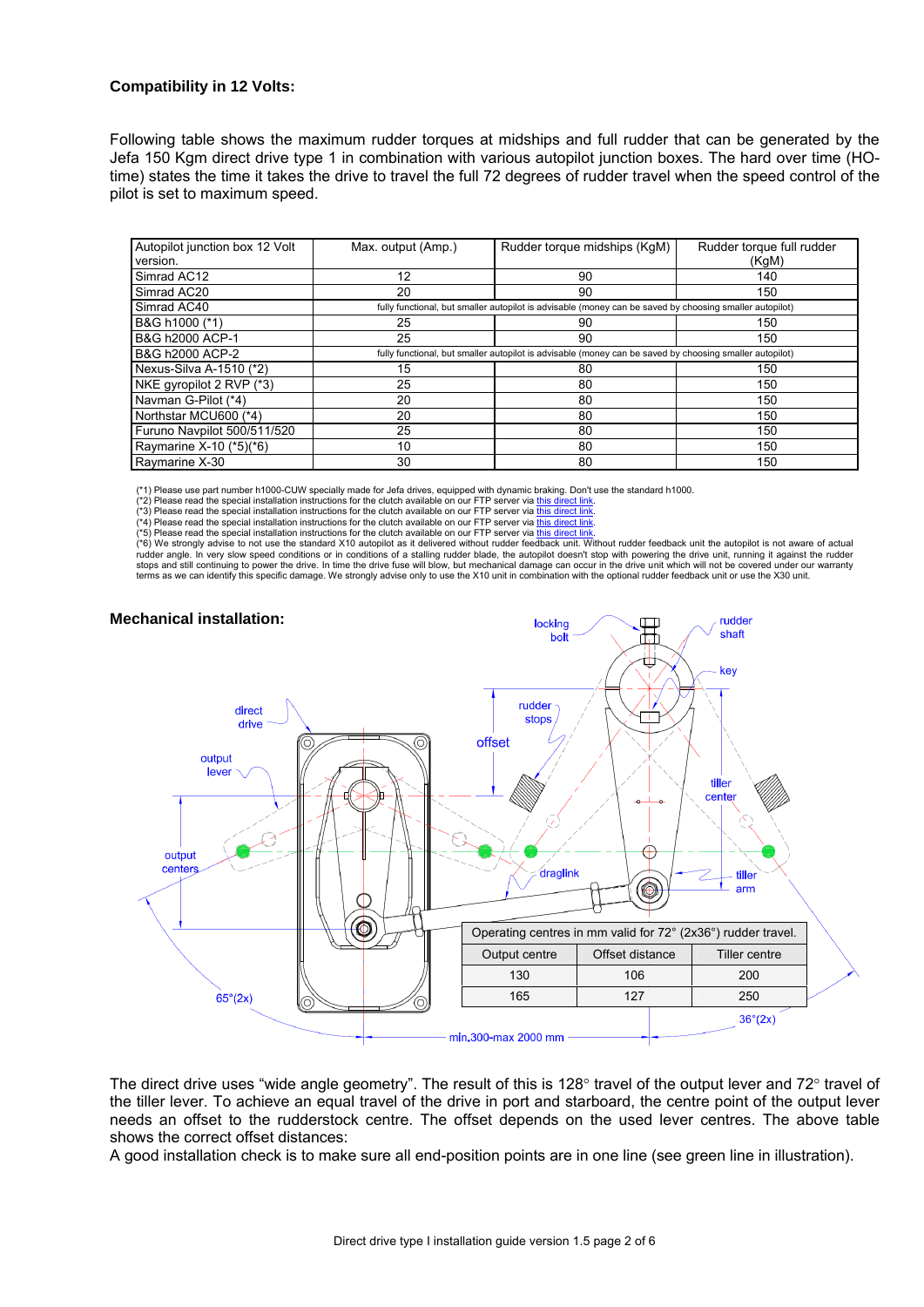### **Direct drive type I in combination with rack and pinion system:**



In principle the installation in combination with a rack and pinion system is the same as the standard installation except for the fact that the complete setup is rotated with the steering offset angle β.

First install the rack and pinion system with the correct geometry, put the steering midships and find the line perpendicular to the tiller lever centre line. Put the drive on a parallel line with an offset distance as in below table. Rotate the drive lever to the same offset angle than the steering system offset angle β and mount the draglink.

| Operating centres in mm valid for 72° (2x36°) rudder travel. |                 |               |  |
|--------------------------------------------------------------|-----------------|---------------|--|
| Output centre                                                | Offset distance | Tiller centre |  |
| 130                                                          | 106             | 200           |  |
| 165                                                          | 127             | 250           |  |

#### **Alternative drive positions.**



When another drive orientation is easier to install, one can rotate the drive motor in another direction, as long as the geometry between the center of the output lever and the rudder is kept the same,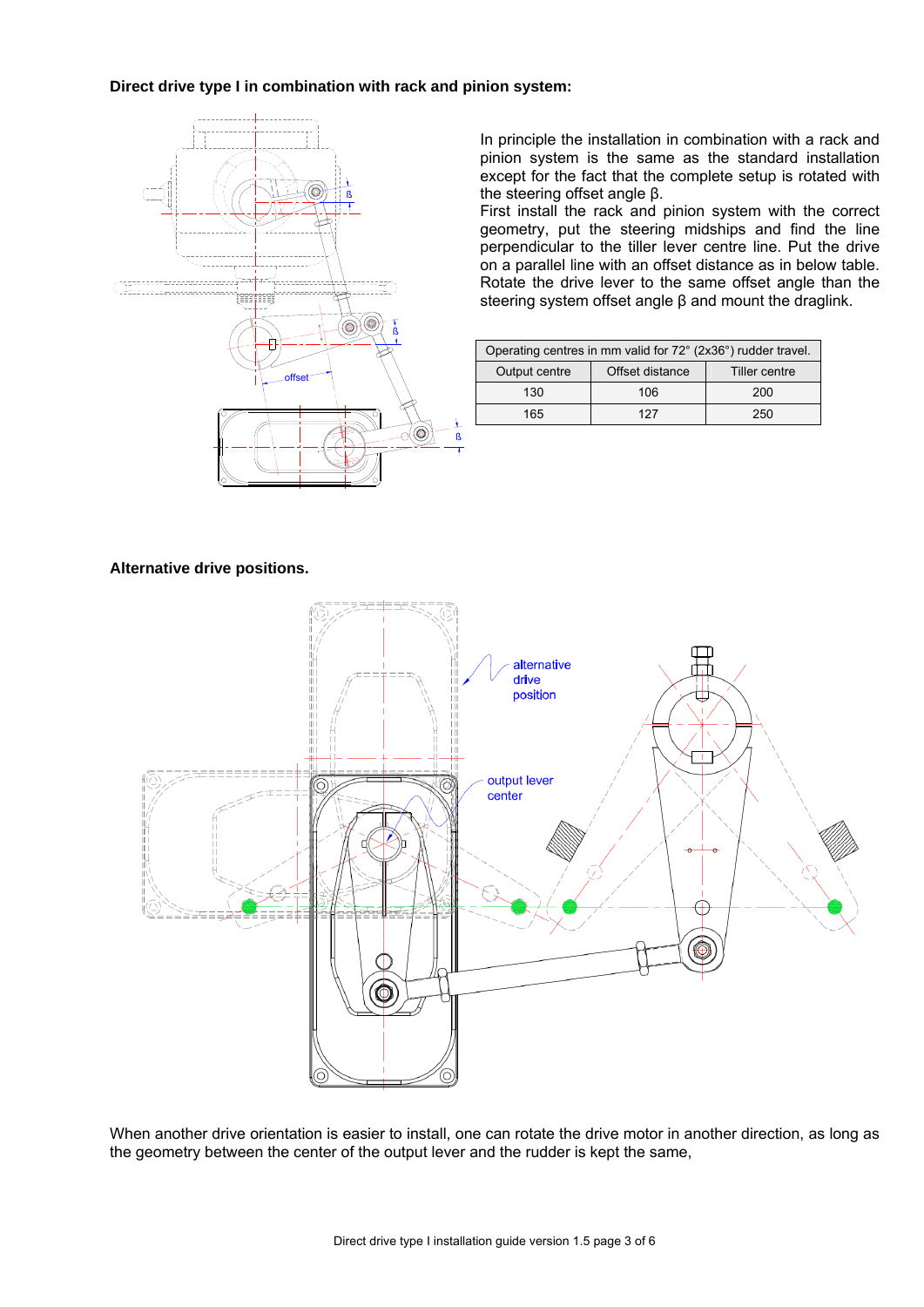## **Reducing noise level and vibrations:**



The vibrations from the autopilot drive motor and gears are often amplified multiple times by the deck or hull. This noise can be dramatically decreased by using the special bolts, rubber washers and bushes one can find in the bag supplied with the drive unit. When mounted like in the above illustration, the vibrations will be limited to the absolute minimum and a smooth and silent installation is guaranteed.

#### **IP code (International Protection Rating):**

The it classifies the degrees of protection provided against the intrusion of solid objects (including body parts like hands and fingers), dust, accidental contact, and water in electrical enclosures. The standard aims to provide users more detailed information than vague marketing terms such as waterproof. The IP code of the DD1 drive unit is 65. Please read more at this web link: http://en.wikipedia.org/wiki/IP\_Code

#### **Test the system:**

Before you can test the system, make sure following things are correct:

- Solid rudder stops should be fitted limiting the rudder travel to an equal travel of 36 degrees from midships to port and starboard.
- Make sure all bolted parts (tiller pins, rosejoints, draglinks, tillerarm,etc) are firmly tightened and will not come loose even when exposed to heavy vibrations. Use loctite when necessary.
- Move the complete system from port to starboard making sure the rosejoints don't hit the output lever and tiller lever.
- Make sure the drive output lever rotates equally around 65 degrees to both sides and there is no risk for the output lever to go "over dead centre" so it can't return to the initial position any more, blocking the system.

Connect the electronics. Make absolutely sure the autopilot is set to "reversible drive" or equivalent. Don't use settings like "solenoid" or "hydraulic drive" as these settings will disable the speed control of the autopilot leaving the drive running at 100% speed or 0%, but nothing in between. Make sure the clutch voltage is set to 12 volts. Some brands like B&G have default clutch voltage of 9 volts. This should be adjusted to 12 volts to quarantee a proper working of the clutch. Always fit the delivered fuse into the power feed line. Failing to install this fuse could mechanically overload the drive causing severe damage inside the drive unit.

When the drive doesn't react to the electronics, test the drive by bypassing the electronics: Connect a plus and minus wire to the battery or fuse box and first connect the clutch, one should hear a click when connecting and disconnecting. With the clutch under power, connect power for a short time to the motor cables. The system should get in motion now. Don't connect the cables too long as the drive will try to continue, even when the rudder stops are reached, with potential damage to the structure. If motion is detected, one can rule out the drive causing the malfunction.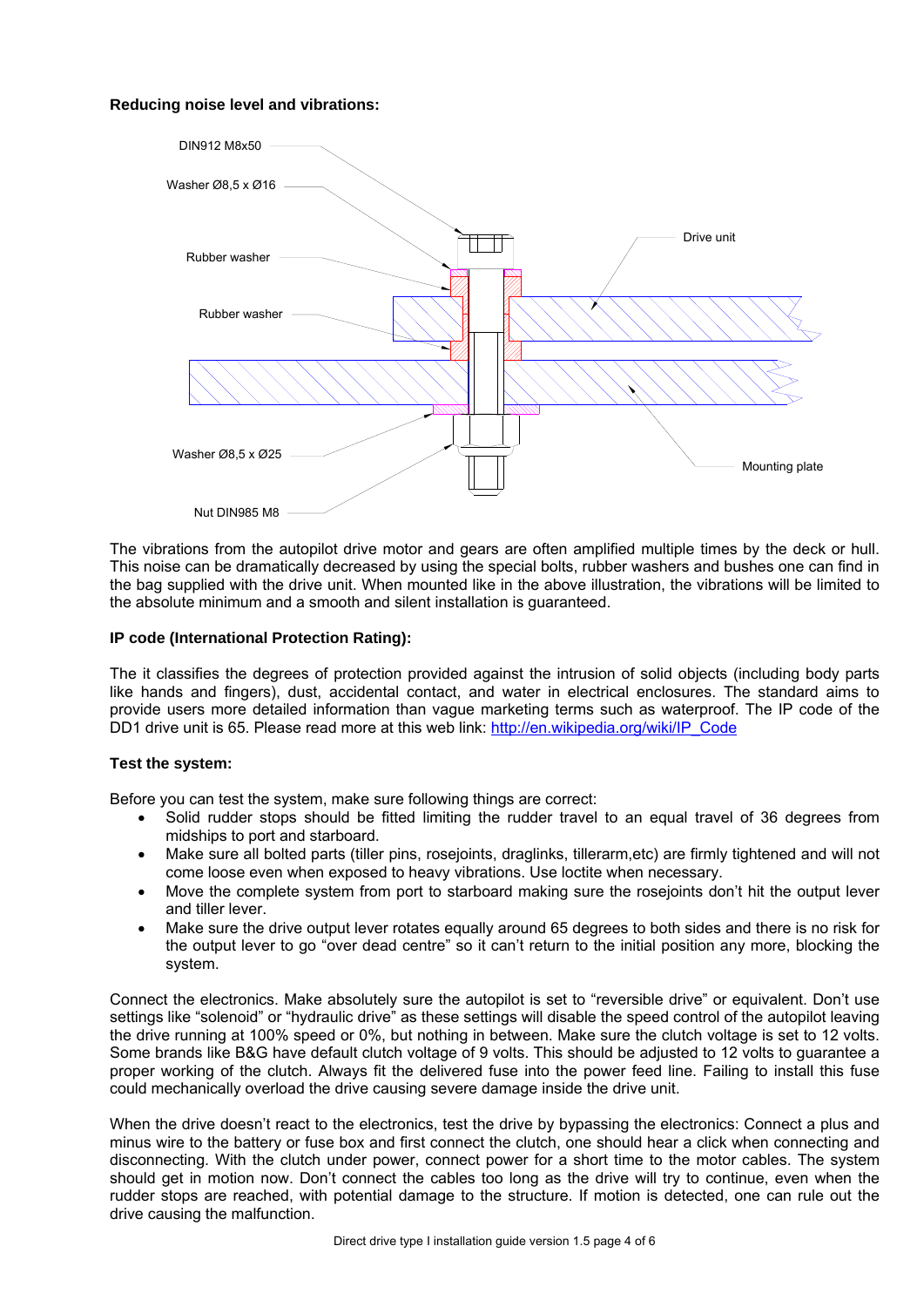#### **Maintenance:**

The direct drive is "greased for life", so should no be opened. No maintenance is required except for periodic checks of all bolted connections. As the rudder system, the steering system and the autopilot drive is exposed to heavy vibrations (mainly by cruising on motor), all bolted connections should be yearly checked. The only parts that could wear in time are the balls of the draglink. These balls are easy exchangeable and available for around 10 € each from any Jefa distributor.

#### **Declaration of conformity:**

I, Stig Jensen of Jefa Marine Steering ApS, Nimbusvej 2, 2670 Greve, Denmark, confirm that the Jefa direct drive type I, when fitted in accordance with these installation instructions, will meet the requirements of the Electro Magnetic Compatibility Directive Standard contained within Standard No. 60945/A1.

 $\mathbf{r}$  Stig Jensen Signed:……………………………………………………………. Date: 26-2-2004 *For more information please visit our website [www.jefa.com](http://www.jefa.com/)*